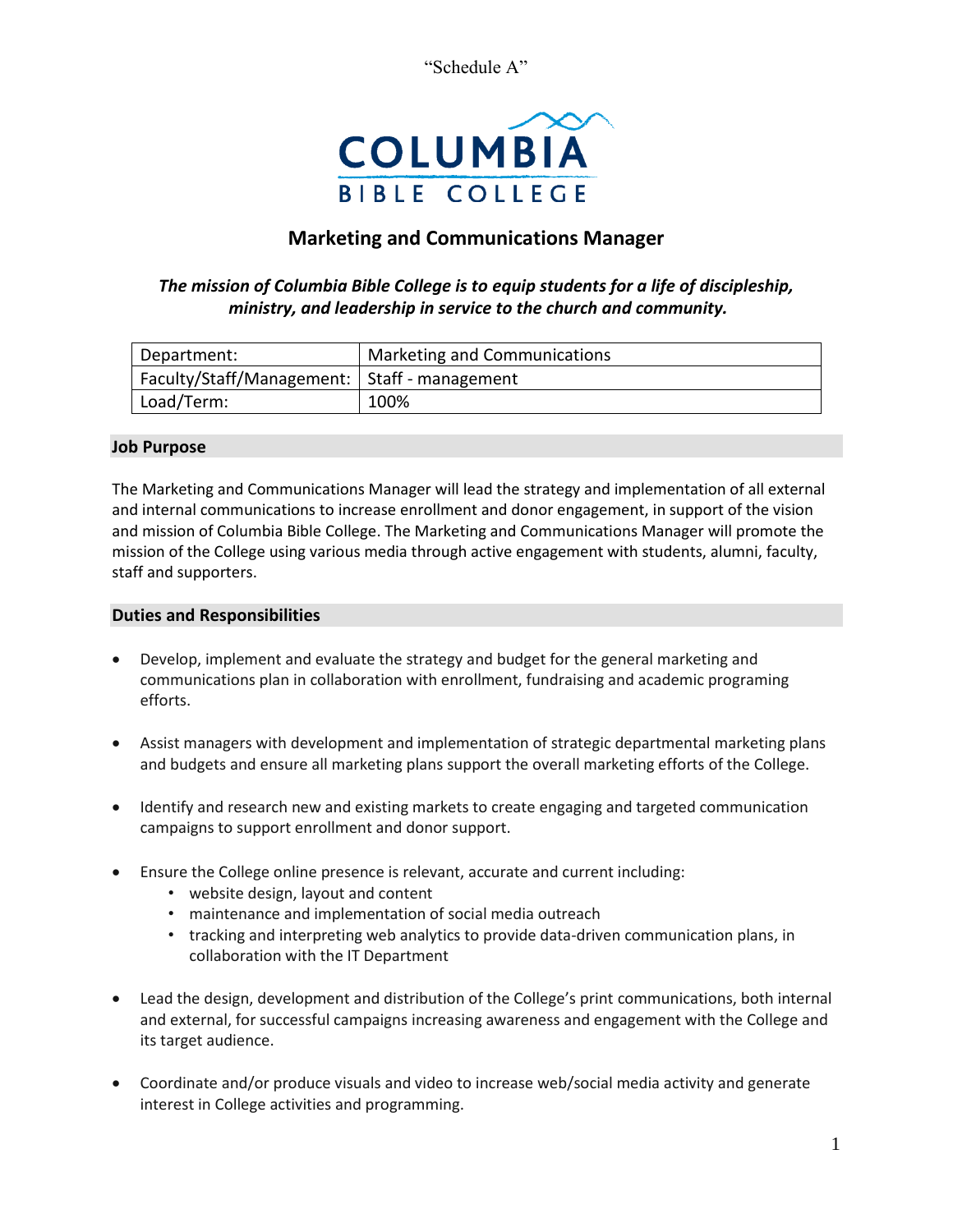- Recommend and coordinate the development and production of supporting materials for all departmental communication plans, such as brochures, appeals, posters, invitations /e-vites, programs and flyers.
- Maintain College graphic standards in all media, both internal and external, to ensure consistent branding.
- Vet all College print orders to ensure accuracy and brand integrity.
- Proposing and monitoring policies related to communication, such as social media policy.

# **Qualifications**

#### **Education**

- BA degree in marketing, communications, or related field, or a combination of relevant education and experience.
- Certificate in graphic design an asset.

#### **Experience**

- Minimum 2 years experience in design, editing, and marketing skills in various types of media.
- Minimum 2 years experience developing and implementing communications strategies.
- Videography, photography and writing experience preferred

#### **Skills and Abilities**

- Demonstrated organizational skills, time management, and ability to complete projects and meet deadlines; must be adept at managing multiple deadlines.
- Highly collaborative style resulting in a cohesive and consistent communications strategy.
- Creative and solutions-oriented, ability to generate new ideas with strong initiative, propose changes and encourage innovation.
- Demonstrated experience with and current knowledge of contemporary social media platforms.
- Excellent computer skills, including proficiency in Microsoft Office Suite. Working knowledge of HTML, Photoshop, Illustrator, InDesign and Premier and/or Final Cut or equivalent an asset (willingness and ability to learn these and other programs required).
- Knowledge of Blackbaud Student Information Systems, NetCommunity or equivalent an asset.

#### **Expectations**

- Aspire to the Staff & Faculty Attributes.
- Agreement with and commitment to the CBC Mission Statement, BCMB or MCBC Confession of Faith, and Responsibilities of Community Membership Statement
- Maintain membership in good standing in a local Christian church